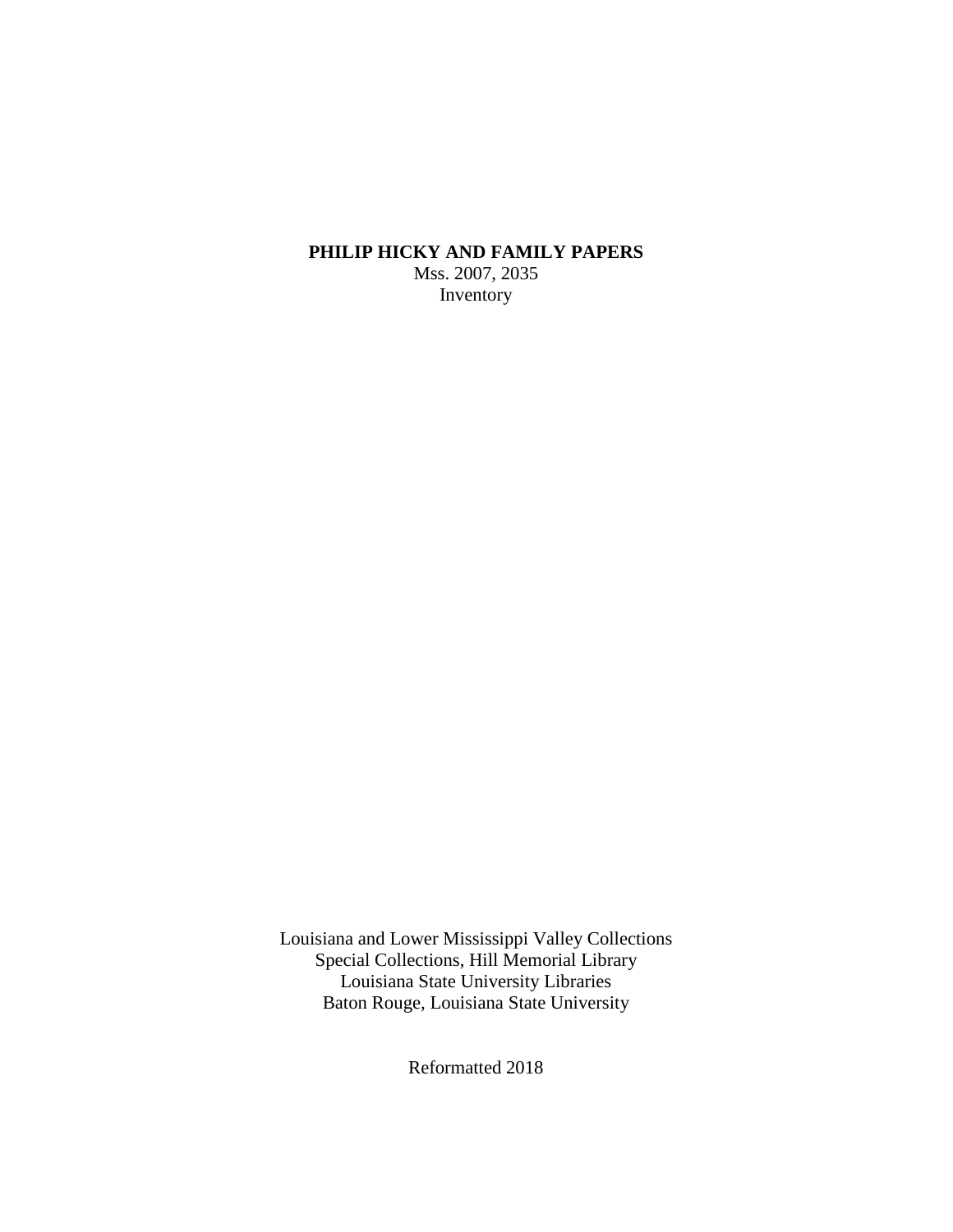### **CONTENTS OF INVENTORY**

**Use of manuscript materials.** If you wish to examine items in the manuscript group, please place a request via the Special Collections Request System. Consult the Container List for location information.

**Photocopying.** Should you wish to request photocopies, please consult a staff member. Do not remove items to be photocopied. The existing order and arrangement of unbound materials must be maintained. Reproductions must be made from surrogates (microfilm, digital scan, photocopy of original held by LSU Libraries), when available.

**Publication.** Readers assume full responsibility for compliance with laws regarding copyright, literary property rights, and libel.

Proper acknowledgement of LLMVC materials must be made in any resulting writing or publications. The correct form of citation for this manuscript group is given on the summary page. Copies of scholarly publications based on research in the Louisiana and Lower Mississippi Valley Collections are welcomed.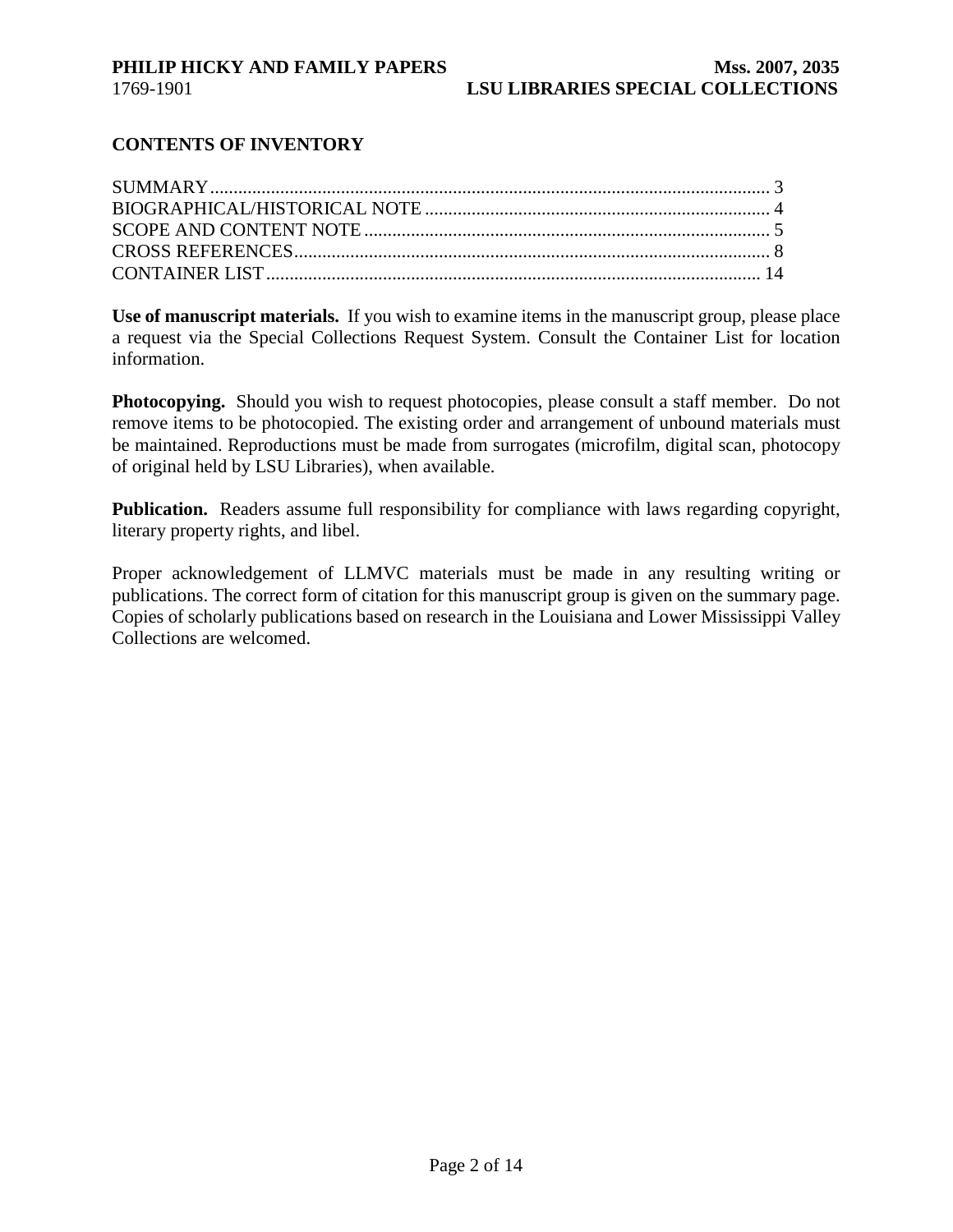<span id="page-2-0"></span>

## **SUMMARY**

| Size.                             | 20 items, 1 letter file book, 1 microfilm reel                                                                                                                                                                                                                                                                                                 |
|-----------------------------------|------------------------------------------------------------------------------------------------------------------------------------------------------------------------------------------------------------------------------------------------------------------------------------------------------------------------------------------------|
| Geographic<br>locations.          | Baton Rouge, New Orleans, West Florida                                                                                                                                                                                                                                                                                                         |
| <b>Inclusive dates.</b>           | 1769-1901                                                                                                                                                                                                                                                                                                                                      |
| <b>Bulk dates.</b>                | 1769-1835                                                                                                                                                                                                                                                                                                                                      |
| Language.                         | English, French, Spanish                                                                                                                                                                                                                                                                                                                       |
| Summary.                          | Unbound and bound official and personal papers of Philip Hicky, militia<br>officer and planter of Hope Estate, East Baton Rouge Parish, and the<br>Hicky family.                                                                                                                                                                               |
| <b>Restrictions on</b><br>access. | Originals housed in the vault are not to be accessed. Use microfilm<br>instead.                                                                                                                                                                                                                                                                |
| <b>Related</b><br>collections.    | Daniel Hicky Letter, Mss. 238<br>Daniel Hicky Letter, Mss. 3430<br>Henry H. Walsh and Family Papers, Mss. 1622<br>Joseph Watson Correspondence, Mss. 1872<br>Philip Hicky and Family Papers, Mss. 2007, 2035<br>Philip Hicky Letter, Mss. 2704<br>Philip Hicky Letter to Fulwar Skipwith, Mss. 4949<br>Thomas Gibbes Morgan Letters, Mss. 2090 |
| Copyright.                        | Copyright of the original materials in this collection has expired, and<br>they are therefore in the public domain.                                                                                                                                                                                                                            |
| <b>Citation.</b>                  | Philip Hicky and Family Papers, Mss. 2007, 2035, Louisiana and Lower<br>Mississippi Valley Collections, LSU Libraries, Baton Rouge, La.                                                                                                                                                                                                        |
| <b>Stack locations.</b>           | VAULT:8; OS:H; MSS.MF:H                                                                                                                                                                                                                                                                                                                        |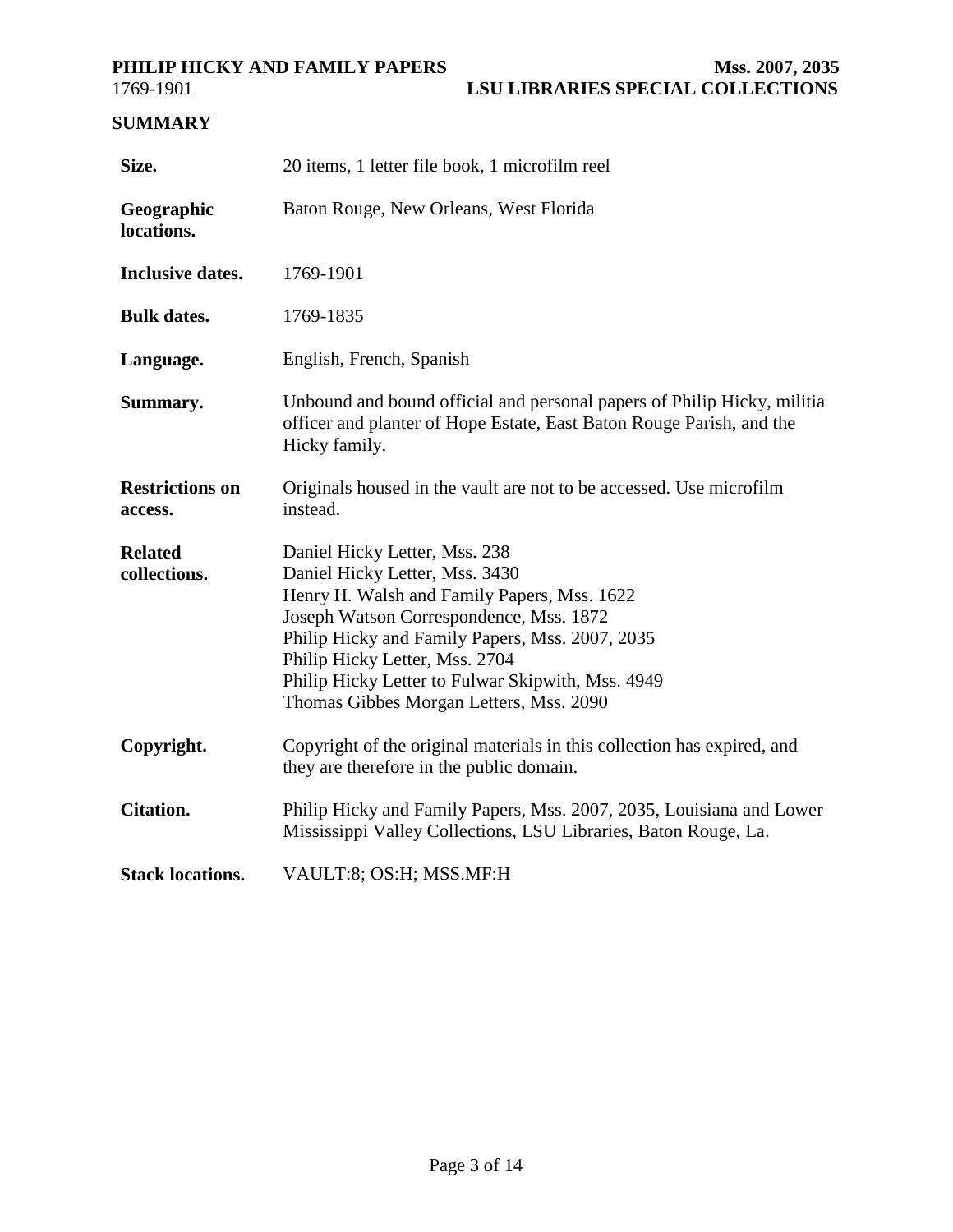### <span id="page-3-0"></span>**BIOGRAPHICAL/HISTORICAL NOTE**

Philip Hicky (1778-1859) was born in the Manchac District (now East Baton Rouge Parish) of West Florida, Louisiana. He was the son of Daniel Hickey (1740-1808), a native of County Clare, Province of Munster, Ireland, and Martha Screvin (sometimes spelled Scriven) of Worcestershire, England. Philip operated several large plantations in East Baton Rouge Parish including Hope Estate Plantation. He married Ann (also called Nancy) Mather (1780-1851), daughter of mayor of New Orleans James Mather, in 1800. Philip and Ann had at least five children. As captain of cavalry in the Spanish militia, Philip was active in the West Florida rebellion (1810). During the War of 1812, he served as a colonel in the 11th Regiment,  $2<sup>nd</sup>$ Division, Louisiana Militia. He also served in the Louisiana senate as one of its earliest members and as a trustee of the College of Baton Rouge. He built the first sugar mill in East Baton Rouge Parish in 1814. He died at Hope Estate in Baton Rouge. The Hicky family was related to the Walsh and Morgan families.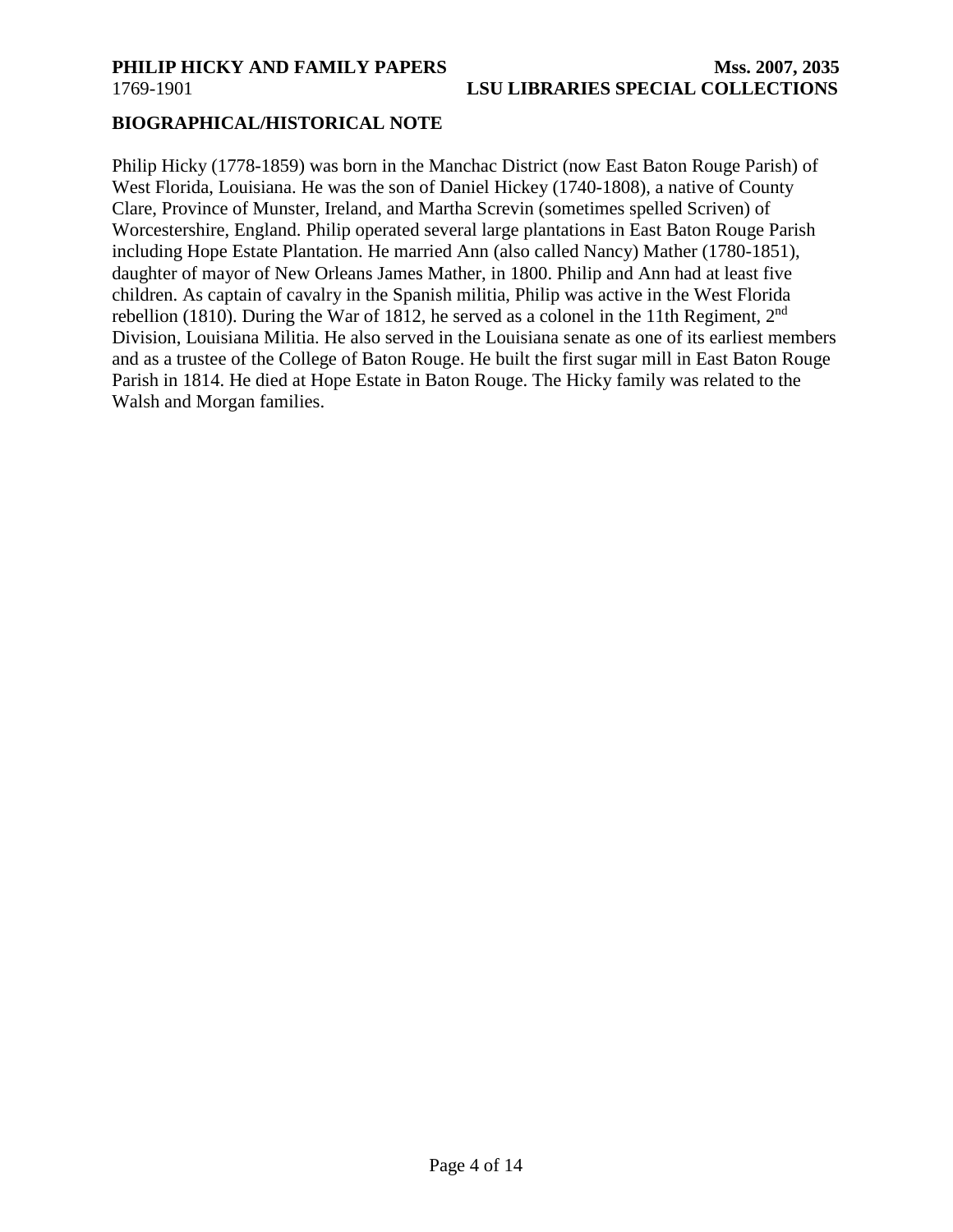### <span id="page-4-0"></span>**SCOPE AND CONTENT NOTE**

Unbound and bound (in a letter file book) personal and official papers of Philip Hicky and the Hicky family. Papers pertain chiefly to the West Florida controversy and the Battle of New Orleans but also pertain to family matters and family history of the Hicky family. Some items pertain to the Walsh and Morgan families.

Unbound papers (materials separate from the letter file book) include an address titled "To the Inhabitants of the district of New Feliciana" (July 1810); a list of property in East Baton Rouge Parish owned by Philip Hicky (1812); letters to Philip from James Mather, writing from Liverpool, England (December 17, 1810), and Thomas Posey, writing from Washington, D.C. (December 18, 1812); a letter from Philip to his grandson Morris B. (Barker) Morgan (in Providence, Rhode Island) discussing Morgan's engagement to Isabella Manton and the high cost of hauling sugar from Grosse Tête plantations to the river (June 5, 1855); a letter from Philip to Isabella Morgan (October 3, 1858); one photograph (of Philip at age 81) and one note from Philip to his great-grandson Morris H. (Hicky) Morgan (June 19, 1859); three lists of births, marriages, and deaths of members of the Hicky family (1864, 1874); one copy of the family coat of arms (undated); a Spanish transcription and English translation of a document originally written by Carlos (Charles) Delassus with a card (April 10, 1888) from W. R. T. to Dr. M. H. (Morris Hicky) Morgan (in Cambridge, Massachusetts) commenting on the translation; one copy of "Hope Estate" recipe for punch, dated 1795 but copied in 1901, with one letter from Lavinia Morgan Drum, writing from Echo Farm in Bethesda, Maryland, to Morris H. Morgan commenting on old marriage customs and describing "Hope Estate" (May 20, 1901); a broadside titled "Tribute of Respect to the late Mrs. Ann Hicky" (oversize, 1851); and a certificate with seal appointing Philip colonel of the  $11<sup>th</sup>$  regiment of the Louisiana Militia by Governor William C. C. Claiborne (oversize, 1813).

Bound papers are housed in a letter file book, created and compiled in 1888 by Morris H. Morgan. Materials are attached to numbered pages.

Materials from the 1700s include a memorandum identifying Martha Screvin of Worcestershire, England and Daniel Hicky of County Clare, Province of Munster, Ireland (opposite page 1, 1769); two letters to Daniel from Thomas Westropp, writing from Limerick, Ireland, relating matters pertaining to family and friends (page 1, May 28, 1769); one letter from Montfort Browne, English governor of the Bahamas, directing Daniel to hire a "pettianger" and deliver game, pigs, horses, and canoes for Browne's use (page 2, June 6, 1775); a copy of instructions, in French, from Governor O'Reilly to the lieutenant of police regarding the sealing of wills (page 1 ½, February 12, 1770); a copy of a Spanish ordinance concerning wills (page 3, 1792); an extract copied from *Mercure Britannique* of an article by Mallet de Pass on the state of England with a notation from James Mather to Daniel (page 7, March 28, 1799); and a letter, in Spanish, from Manuel Gayoso de Lemos, Spanish Governor of Louisiana and West Florida, to Philip Hicky (page 5, August 28, 1797).

Materials from 1800 to 1804 include a letter from Philip to Nancy [Ann] Mather, daughter of James Mather (page 9, March 17, 1800); a letter to Philip from James Mather consenting to the marriage of his daughter (page 8, March 26, 1800); a letter, in French, from Ann, writing from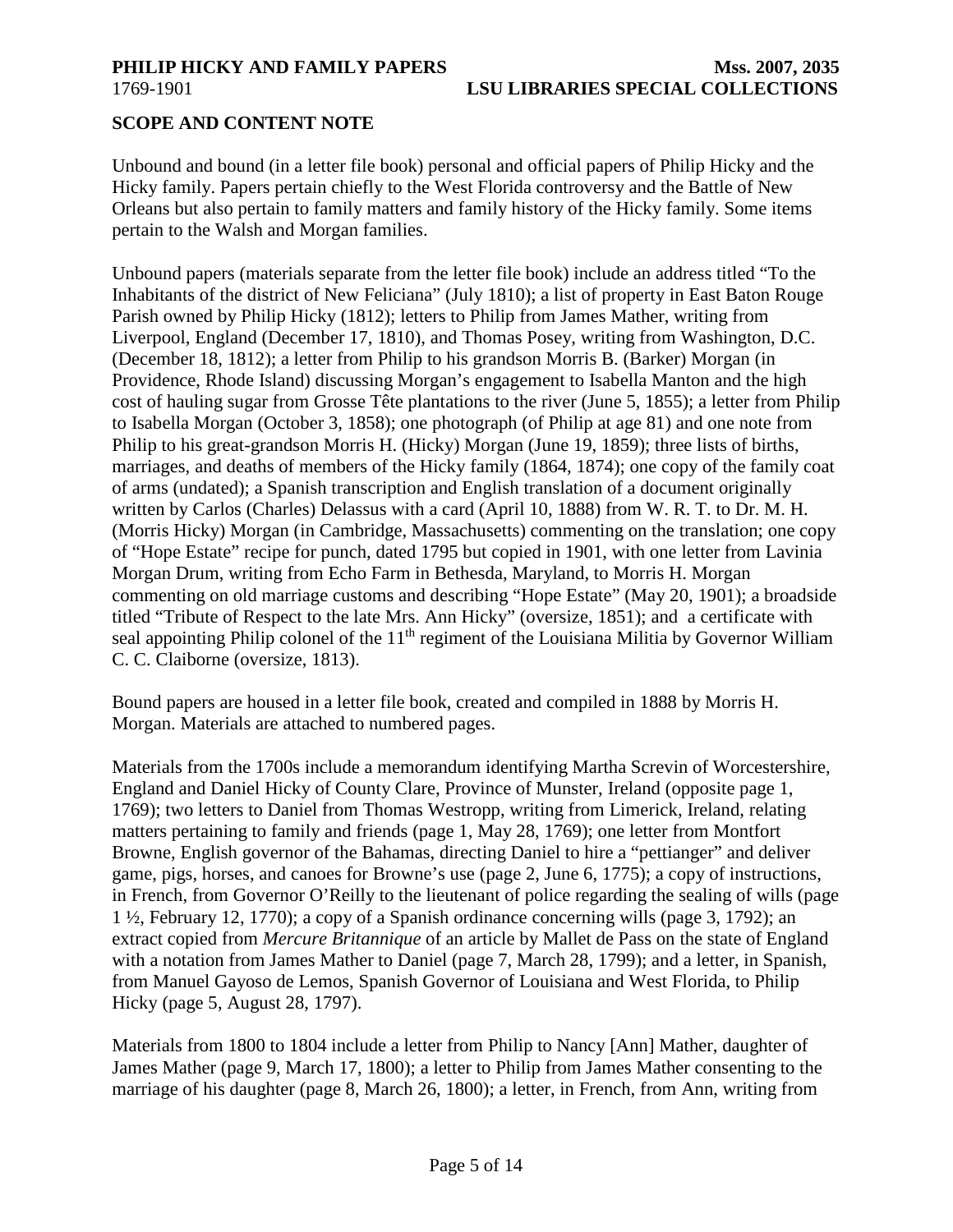Des Allemands, St. Charles Parish, to Philip (page 14, May 14, 1804); letters and orders, in French, from Carlos de Grand-Pré, Spanish governor of West Florida in Baton Rouge, to Philip, captain of the militia at the time, including: two letters discussing a criminal case (page  $9\frac{1}{2}$ , August 10 and 18, 1801), one letter giving instructions concerning a military census to be made (page 26, February 6, 1803), two letters discussing the settlement of Pousett's estate (page 27, February 12 and 19, 1803), one order for the seizure of arms (page 28, April 2, 1803), one order for the arrest of an escaped debtor (page 12, July 5, 1803); five items concerning the Kemper Rebellion, including two summons to report to the Governor's House (pages 30-31, May 15 and October 6, 1804) and three orders identified as follows: one for a list of men capable of bearing arms (page 31, July 21, 1804), one for the arrest of John Cooper (page 32, November 3, 1804), and one for oxcarts (page 32, 1804); one letter, in French, from Ann to Daniel (page 10, March 18, 1802); and one letter, in French, to M'hubert Proval from Vasscemond regarding a private matter (page 10 ½, June 7, 1801).

Materials from 1805 to 1807 include letters and orders, in French, from Grand-Pré to Philip, including a letter pertaining to slaves accused of concealing a runaway female slave (page 16, March 23, 1805) and a letter about a possible American invasion (page 34, September 20, 1805); an order, in French, from Philip commanding cavalry and infantry to assemble at a Baton Rouge fort (page 15, September 21, 1805); one letter to Philip from George de Passauy, writing from Montezuma Farms, promising information requested by Grand-Pré (page 14 ½, September 21, 1805); one letter, in French, from Antonio Cruzat to Philip summoning him to Governor's House with a notation, in English, stating the purpose was to borrow money from the Catholic Church (page 19, January 7, 1807); one copy of a letter to Grand-Pré from Philip and George Mather, Jr. concerning the will of Dr. Luis Faure (page 36, August 25, 1806); and one letter to Philip from a slave named Pancho seeking freedom promised by Faure (page 36 ½, 1806).

Materials from 1810 and 1814 include five items pertaining to the movement for selfgovernment at Baton Rouge including one request to Philip, George Mather, Richard Deval, and Thomas Lilly from John H. Johnson, William Barrow, John Mills, and John Rhea, of New Feliciana, that proceedings of the District meeting be given to Carlos Delassus, Spanish Governor in Baton Rouge, and permission be granted by him for holding similar meetings in the future (page 41, July 3, 1810), one letter to Shepard Brown, commandant of Districts St. Helena, Chifoncta (Tchefuncte), and Tangipahoa, from Philip, Joseph Sharp, George Mather, William Herries, Richard Deval, John Davenport, Thomas Lilly, and Manuel Lopez urging Brown's selection of four delegates to attend a convention at the Plains on July 25 (page 42, July 6, 1810), one letter to Philip from R. Fowler opposing the selection of Sharp as a delegate and stating refusal to submit to French and Yankee factions (page 43, July 8, 1810), one letter to Philip from John Mills acknowledging receipt of letter and packet directed to delegates of New Feliciana (page 44, July 14, 1810), and one resolution from Philip, Manuel Lopez, Thomas Lilly, John Morgan, and Edmund Hawes, delegates from District of Baton Rouge, calling for the election of eight civil officers for the administration of safety and justice (page 21, 1810); one list of patriotic subscribers contributing to the expedition against Pensacola and Mobile (page 22, October 28, 1810); one statement of account of the State of West Florida with Philip (page 23, November 24, 1810); one memorandum of articles to be purchased in London by James Mather for Philip and Ann (page 11, 1810); orders (copies) issued by Philip, colonel of the  $11<sup>th</sup>$  regiment, 2<sup>nd</sup> battalion, identified as follows: order to John Keisen for a flatboat (page 51, December 22,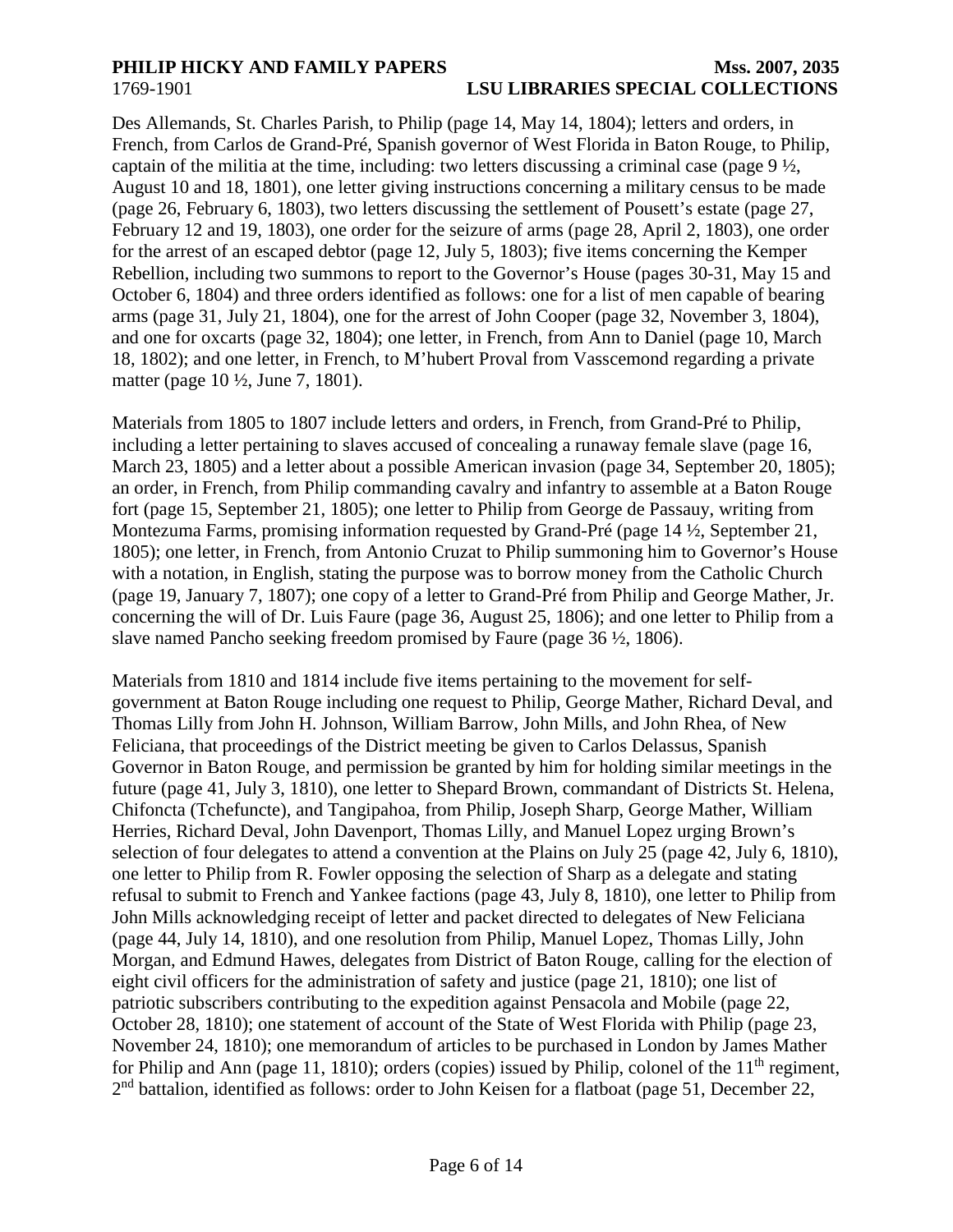1814), order for a meeting at fort of patrol to go to Galvez Town (page 56, December 24, 1814), and order concerning battalion command and arrest of John Ireland and permission to return home (page 59, December 29, 1814); one copy of appraisal of flatboat belonging to Frederick Arbour used to transport military stores and ordnance (page 52, December 22, 1814); two replies from David Fluker to Philip's marching orders concerning strength of regiment (page 53, December 22, 1814); one letter from John McArthur, writing from Taylor's Landing, notifying Philip of his arrival and deficiency of arms (page 56, December 26, 1814); one order from Philemon Thomas, major general, 2<sup>nd</sup> Division, to Philip for arrest of men failing to report (page 60, December 30, 1814).

Remaining materials (1815-1859, undated) include one order (copy) from Philip for officers to make a new census of military companies (page 63, June 8, 1815); a receipted bill to Philip from James Hopkins, tailor (page 21, March 2, 1816) and a receipted bill from A. B. Morgan for sugar, clothing, shoes, ink, and drayage (page 67, July 22, 1835); four letters to Philip from correspondents F. D. Conrad (at New Orleans) discussing purchase of Philip's land from Mrs. Rowell and reaction to Philip's letter to Vincent Nolte (page 64, May 18, 1825), A. C. Macomb, United States major general, promising to send additional forces to protect Baton Rouge arsenal (page 66, April 16, 1832), Robert Anderson, later general commanding Sumter, commenting on marriage of Adele Hicky (daughter of Philip) to Fowler, natural resources of Maine, and generosity of two of its citizens in contributing to asylum (page 68, April 1, 1835), and one business letter from Morris, lieutenant governor, regarding the purchase of sugar (page 69, July 15, 1835); four poems including an ode by Valerie Trudeau on his marriage to Eliza W. Walsh, addressed to Louise Walsh (page 72, August 23, 1851), one poem by Maimée (Morgan) Guyol (page 73, undated), and two poems titled "Sentiments" and "An Old Song" to the tune of "fill the Flask the Music bring" (page 71, undated); one political satire on the Book of Chronicles narrating a part of the events in the West Florida controversy, published in *The Story of the West Florida Rebellion* by Stanley Clisby Arthur (page 46, undated); and a first draft of a memorandum/note attached to photograph of Philip, given by him to Morris H. Morgan (page 73, June 19, 1859).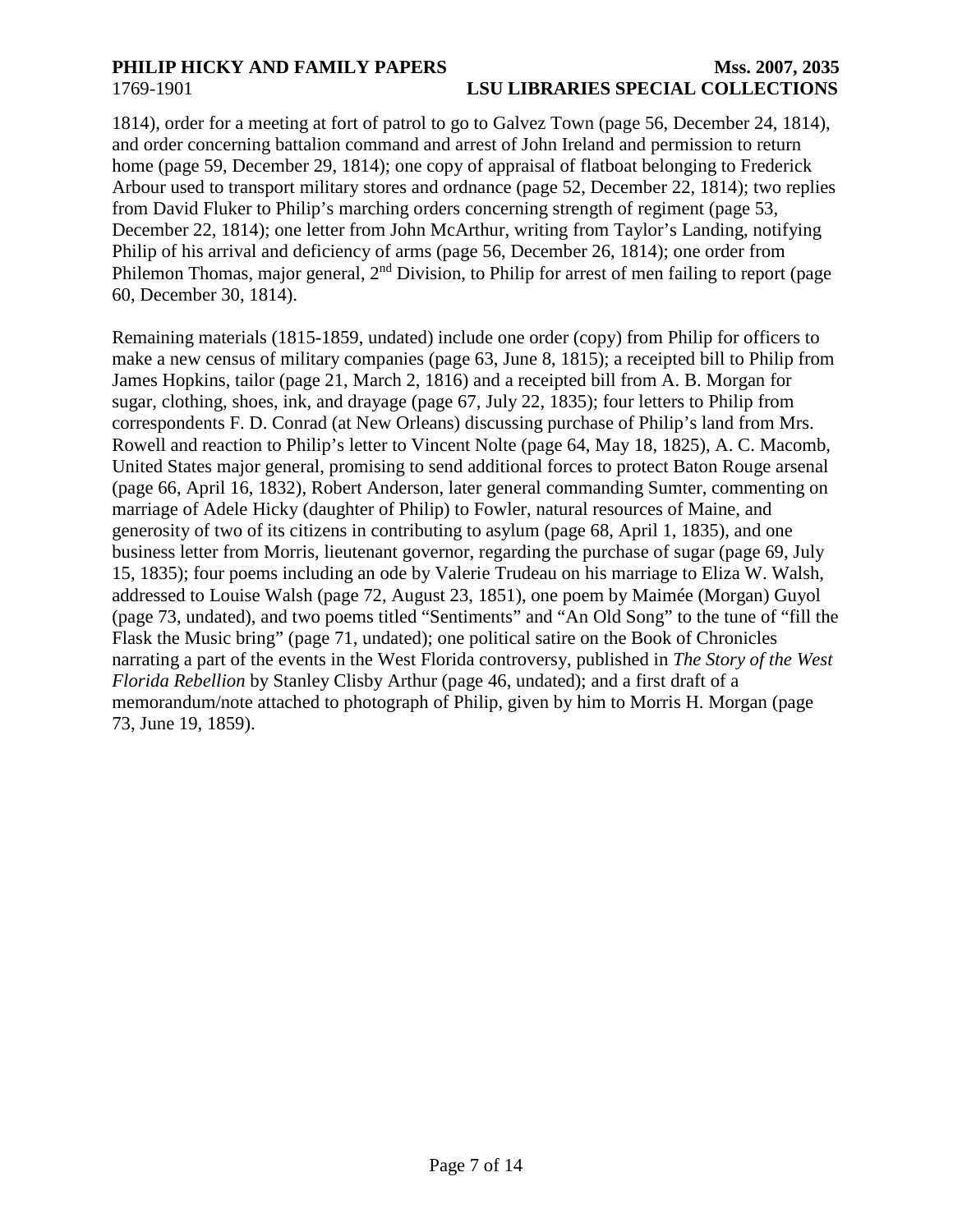<span id="page-7-0"></span>

## **CROSS REFERENCES**

| <b>Subject</b><br>Anderson, Robert. | <b>Date</b><br>1835     | <b>Description of relevant documents</b><br>Later general commanding Sumter (1861); letter<br>from Kennebec Arsenal, Maine comments on<br>approaching marriage of Adele Hicky to Fowler,<br>natural resources of Maine, and generosity of two<br>of its citizens in contributing to insane asylum<br>(page 68, April 1). |
|-------------------------------------|-------------------------|--------------------------------------------------------------------------------------------------------------------------------------------------------------------------------------------------------------------------------------------------------------------------------------------------------------------------|
| Baton Rouge--Arsenal.               | 1832                    | Additional forces promised to Philip Hicky by A.<br>C. Macomb for protection of arsenal (page 66,<br>April 16).                                                                                                                                                                                                          |
| Baton Rouge--Residents.             | 1769-1835,<br>1851-1901 | Bound and unbound personal and official<br>correspondence and orders of the Hicky and related<br>Morgan and Walsh families concerning the Kemper<br>Rebellion, the West Florida controversy, Hope<br>Estate Plantation, and family genealogy.                                                                            |
| Broadsides.                         | 1851                    | Broadside from Baton Rouge titled "Tribute of<br>Respect to the Late Mrs. Ann Hicky" (oversize).                                                                                                                                                                                                                         |
| Brown, Shepard.                     | 1810                    | Commandant of Districts of St. Helena, Chifoncta<br>(Tchefuncte), and Tangipahoa; letter from Philip<br>Hicky, Sharp, Mather, Herries, Deval, Davenport,<br>Lilly, and Lopez urging Shepard to select four<br>delegates from his district to attend convention on<br>July 25 at the Plains (page 42, July 6).            |
| Browne, Montfort.                   | 1775                    | Later English governor of Bahamas; letter from<br>Pensacola, West Florida directs Daniel Hicky to<br>hire "pettianger" and deliver game, pigs, horses,<br>and canoes for Browne's use (page 2, June 6).                                                                                                                  |
| Census--Military--Baton<br>Rouge.   | 1803-1804,<br>1815      | Grand-Pré gives Philip Hicky instructions for<br>census (page 26, February 6, 1803) and issues order<br>for list of men capable of bearing arms (page 31,<br>July 21, 1804); Hicky's order (copy) to officers of<br>battalion for new census of military companies<br>(page 63, June 8, 1815).                           |
| Conrad, F. D.                       | 1825                    | Letter from New Orleans discusses purchase of<br>Philip Hicky's land from Mrs. Rowell and relates<br>reaction caused by Philip's letter to Vincent Nolte<br>(page 64, May 18).                                                                                                                                           |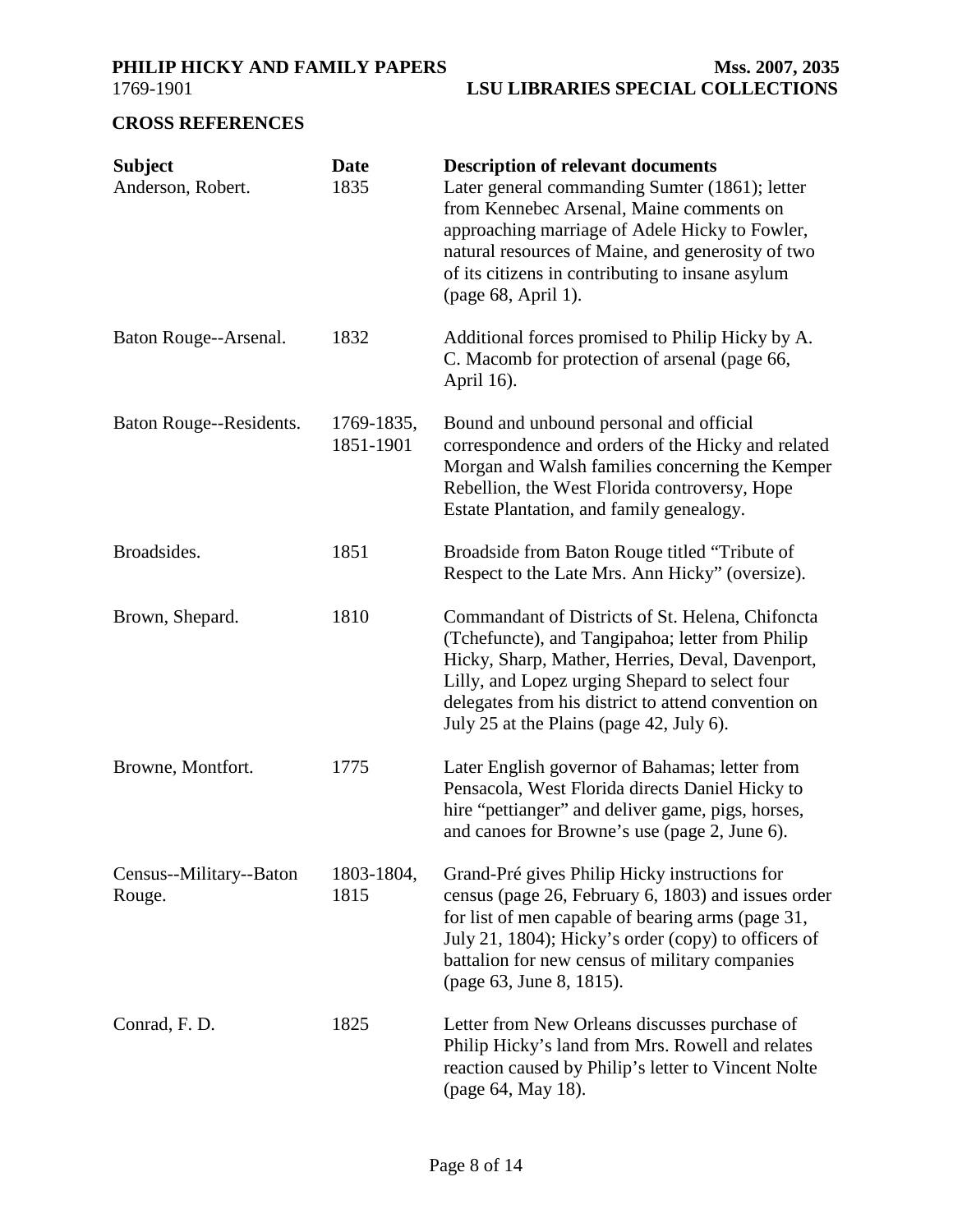## PHILIP HICKY AND FAMILY PAPERS Mss. 2007, 2035

| <b>Subject</b>                     | <b>Date</b> | <b>Description of relevant documents</b>                                                                                                                                                                                                                                                                                                                                                                                                        |
|------------------------------------|-------------|-------------------------------------------------------------------------------------------------------------------------------------------------------------------------------------------------------------------------------------------------------------------------------------------------------------------------------------------------------------------------------------------------------------------------------------------------|
| Conrad, Frederick.                 | 1858        | Philip Hicky comments on death of Frederick<br>Conrad from St. Anthony's fire (erysipelas) in<br>Amite Springs, Tangipahoa Parish in letter to<br>Isabella Morgan (October 3).                                                                                                                                                                                                                                                                  |
| Cooking recipes.                   | 1901        | Copy of recipe from "Hope Estate," Baton Rouge<br>of punch recipe dated 1795 with explanatory<br>remarks by Lavinia Morgan Drum.                                                                                                                                                                                                                                                                                                                |
| Cruzat, Antonio.                   | 1807        | Summons from Baton Rouge, in French, ordering<br>Philip Hicky to Governor's House with notation, in<br>English, stating purpose was to borrow money from<br>the Catholic Church (page 19, January 7).                                                                                                                                                                                                                                           |
| Faure, Luis.                       | 1806        | Medical doctor; copy of letter to Grand-Pré from<br>Philip Hicky and George Mather, Jr. concerning<br>Faure's will (page 36, August 25); letter from<br>Pancho, a slave, to Hicky appealing for freedom<br>promised by Faure (page $36 \frac{1}{2}$ , 1806).                                                                                                                                                                                    |
| Feliciana Parish--<br>Inhabitants. | 1810        | Address to the inhabitants of New Feliciana<br>contains names of delegates appointed from<br>District and residents (July); Johnson, Barrow,<br>Mills, and Rhea send Delassus proceedings of<br>District meeting (by Hicky, Mather, Deval, and<br>Lilly) and urge permission be granted for future<br>meetings (page 41, July 3); Mills acknowledges<br>receipt of letter and packet directed to New<br>Feliciana delegates (page 44, July 14). |
| Flatboats.                         | 1814        | Order from Baton Rouge issued by Philip Hicky to<br>John Keisen for flatboat (page 51, December 22);<br>appraisal of flatboat belonging to Frederick Arbour<br>used in transporting military stores and ordnance<br>(page 52, December 22).                                                                                                                                                                                                     |
| Fowler, R.                         | 1810        | Letter from "Highlands," Baton Rouge opposing<br>the selection of Joseph Sharp as delegate and states<br>refusal to submit to French and Yankee factions<br>(page 43, July 8).                                                                                                                                                                                                                                                                  |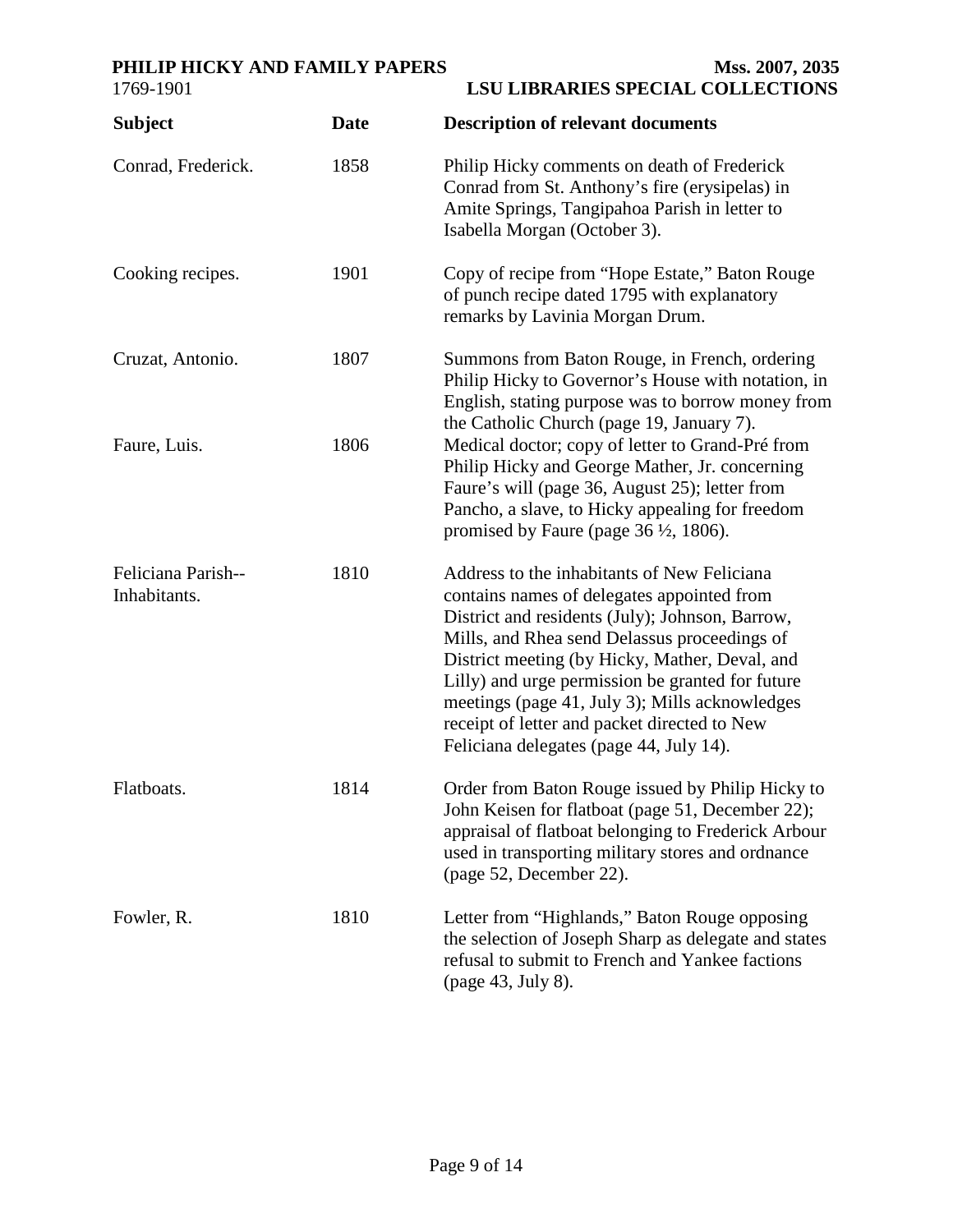| <b>Subject</b><br>French.                                                                   | <b>Date</b><br>1810                   | <b>Description of relevant documents</b><br>James Mather states dislike of teaching French<br>language, manners, and principles to children<br>(December 17); R. Fowler opposes selection of<br>Joseph Sharp as Baton Rouge delegate because of<br>Sharp's French sympathies, states refusal to submit<br>to French factions (page 43, July 8).                               |
|---------------------------------------------------------------------------------------------|---------------------------------------|-------------------------------------------------------------------------------------------------------------------------------------------------------------------------------------------------------------------------------------------------------------------------------------------------------------------------------------------------------------------------------|
| Gayoso de Lemos,<br>Manuel, 1747-1799.                                                      | 1797                                  | Spanish governor of West Florida and Louisiana;<br>letter, in Spanish, to Philip Hicky (page 5, August<br>28).                                                                                                                                                                                                                                                                |
| Genealogy--Hicky family.                                                                    | 1769, 1851,<br>1864, 1874,<br>undated | Three lists of births, marriages, and deaths (1864,<br>1874); copy of coat or arms (undated);<br>memorandum identifying Martha Screvin and<br>Daniel Hicky (opposite page 1, 1769); burial<br>broadside of Mrs. Ann Mather Hicky (oversize,<br>1851).                                                                                                                         |
| Genealogy--Walsh family.                                                                    | 1851, 1864,<br>1874,<br>undated       | Genealogical information concerning Hicky and<br>related Morgan and Walsh families (1864, 1874,<br>undated); ode by Valerie Trudeau on his marriage<br>to Eliza W. Walsh (page 72, August 23, 1851).                                                                                                                                                                          |
| Grand-Pré, Charles<br>Boucher de, 1754-1809.                                                | 1801-1806                             | Spanish governor of West Florida; correspondence<br>and orders, in French, concerning legal matters,<br>military census, seizure of arms (Kemper<br>Rebellion), and possible United States invasion<br>(various pages in letter file book).                                                                                                                                   |
| Hope Estate Plantation--<br>Baton Rouge.                                                    | 1795-1859,<br>1901                    | Residence of Daniel and Philip Hicky (1795-1859);<br>burial broadside of Mrs. Ann Mather Hicky<br>(oversize, 1851), punch recipe (dated 1795, copied<br>1901), and former customs related by Lavinia<br>Morgan Drum (May 20, 1901).                                                                                                                                           |
| Immigrants--Daniel and<br>Martha Hicky--Baton<br>Rouge, Mobile, Pensacola,<br>West Florida. | 1769, 1775,<br>1799, 1802             | Memorandum identifying Daniel Hicky and Martha<br>Screvin (opposite page 1, 1769); friendly letter<br>from Thomas Westropp relating matters concerning<br>family and friends of Daniel Hicky in Ireland (page<br>1, May 28, 1769); business letter from Montfort<br>Browne (page 2, June 6, 1775); family letter, in<br>French, from Anny Hicky (page 10, March 18,<br>1802). |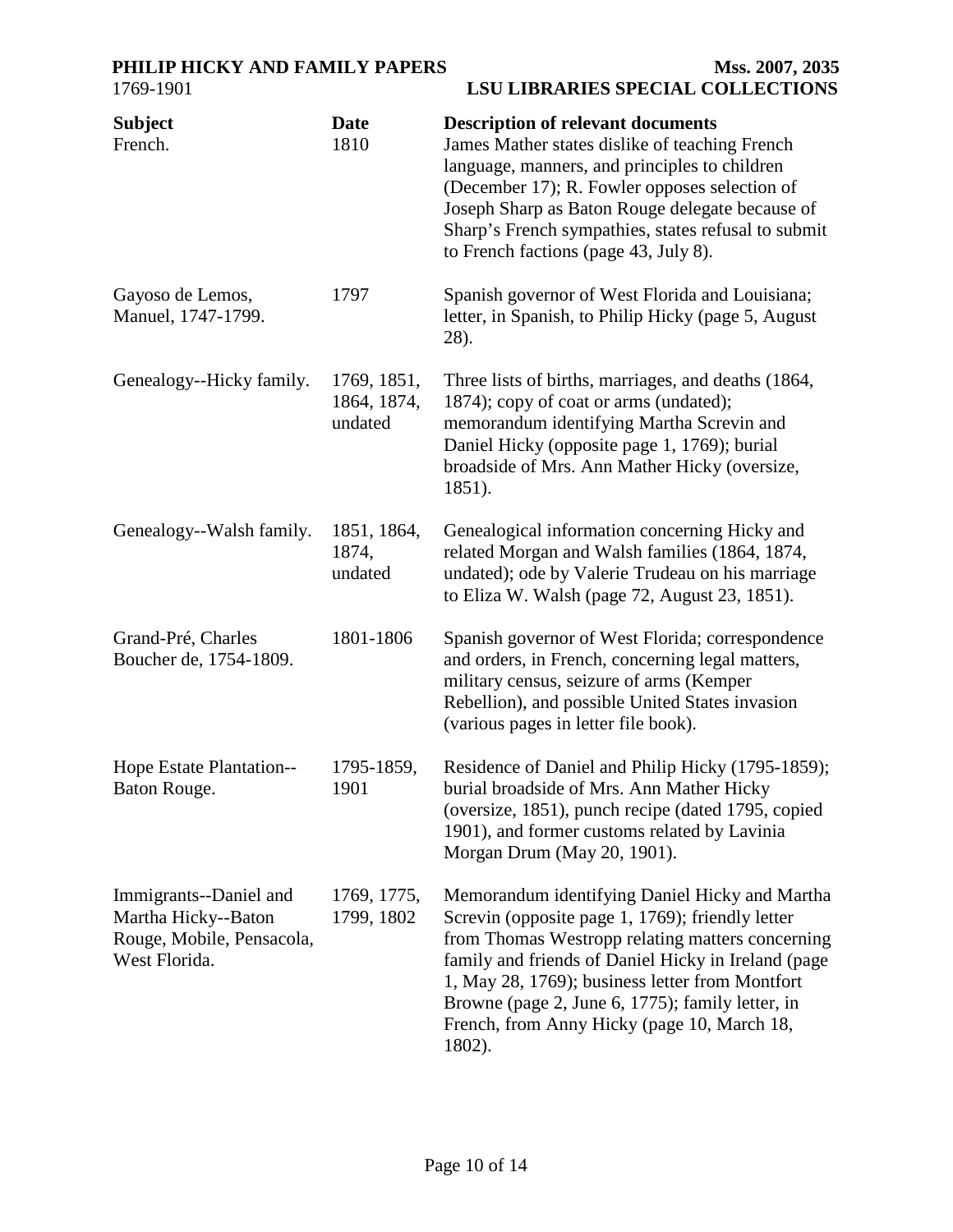| <b>Subject</b><br>[Ireland] Limerick.              | <b>Date</b><br>1769 | <b>Description of relevant documents</b><br>Letters from native Thomas Westropp comment on<br>local happenings, family, and friends of Daniel<br>Hicky (page 1, May 28).                                                                                                                                                                                                                                                                                                                                                                                                                                                                                 |
|----------------------------------------------------|---------------------|----------------------------------------------------------------------------------------------------------------------------------------------------------------------------------------------------------------------------------------------------------------------------------------------------------------------------------------------------------------------------------------------------------------------------------------------------------------------------------------------------------------------------------------------------------------------------------------------------------------------------------------------------------|
| Kemper Rebellion.                                  | 1804                | Summons to report to Governor's House (pages 30-<br>31, May 15 and October 6); orders for list of men<br>capable of bearing arms (page 31, July 21); order<br>for oxcarts (page 32, 1804); arrest of John Cooper                                                                                                                                                                                                                                                                                                                                                                                                                                         |
| Macomb, A.C.                                       | 1832                | (page 32, November 3).<br>U.S. major general; letter promises additional<br>forces to Philip Hicky for protection of Baton<br>Rouge arsenal (page 66, April 16).                                                                                                                                                                                                                                                                                                                                                                                                                                                                                         |
| Marriage customs and<br>rites.                     | 1901                | Former customs related by Lavinia Morgan Drum<br>(May 20).                                                                                                                                                                                                                                                                                                                                                                                                                                                                                                                                                                                               |
| Mather, James.                                     | 1799-1800,<br>1810  | Commission merchant, mayor of New Orleans, and<br>father-in-law of Philip Hicky; sends Daniel Hicky<br>extract of article by Mallet de Pass commenting on<br>state of England (page 7, March 28, 1799);<br>consents to marriage of daughter and Philip Hicky<br>(page 8, March 26, 1800); memorandum of articles<br>to be purchased by Mather in London for Philip<br>and Ann Hicky (page 11, 1810); comments on<br>steamboat travel from New York City to Albany,<br>visit to Niagara Falls, voyage to Liverpool,<br>Wellington's service in Napoleonic Wars, dislike<br>of French language and customs, and education of<br>women (December 17, 1810). |
| Medical diseases--<br>Erysipelas.                  | 1858                | See cross reference for Conrad, Frederick.                                                                                                                                                                                                                                                                                                                                                                                                                                                                                                                                                                                                               |
| Morgan, Morris H. and<br>family.                   | 1888, 1901          | Personal letters, official correspondence, and orders<br>of Daniel and Philip Hicky collected by Morgan<br>(letter file book assembled in 1888); genealogical<br>information concerning the Hicky and related<br>Morgan and Walsh families; recipe for punch from<br>"Hope Estate" and letter from Lavinia Morgan<br>Drum (1901).                                                                                                                                                                                                                                                                                                                        |
| New Orleans, Battle of,<br>New Orleans, La., 1815. | 1814-1815           | Military orders issued by Philip Hicky and replies<br>(pages 51-53, 56, 59, 63, 1814-1815); order from<br>Philemon Thomas to Philip Hicky for arrest of men<br>failing to report (page 60, December 30, 1814).                                                                                                                                                                                                                                                                                                                                                                                                                                           |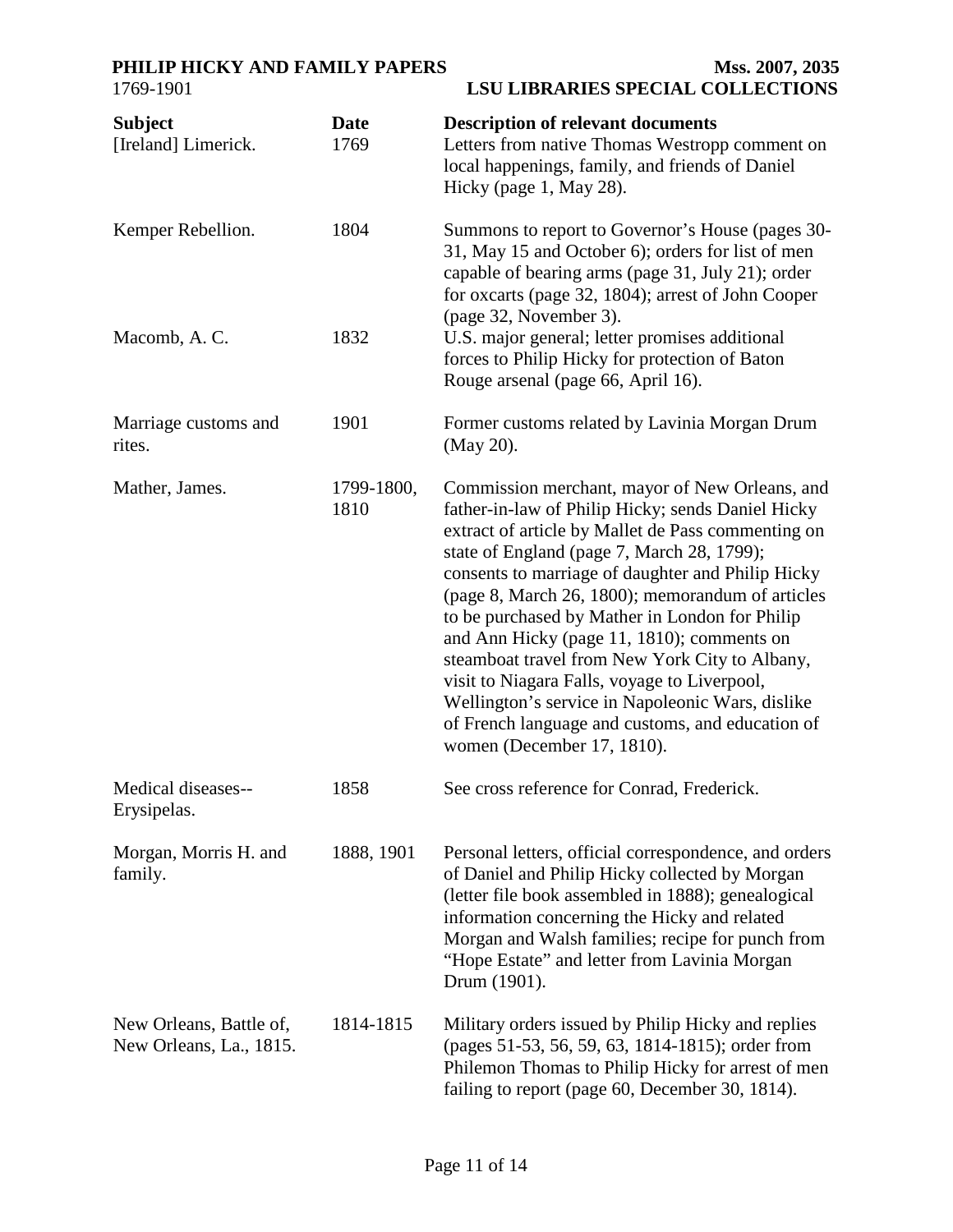## PHILIP HICKY AND FAMILY PAPERS Mss. 2007, 2035

| 1769-1901                         |                           | <b>LSU LIBRARIES SPECIAL COLLECTIONS</b>                                                                                                                                                                                                                                                                                                                                                                                                                                     |
|-----------------------------------|---------------------------|------------------------------------------------------------------------------------------------------------------------------------------------------------------------------------------------------------------------------------------------------------------------------------------------------------------------------------------------------------------------------------------------------------------------------------------------------------------------------|
| <b>Subject</b>                    | <b>Date</b>               | <b>Description of relevant documents</b>                                                                                                                                                                                                                                                                                                                                                                                                                                     |
| Nolte, Vincent.                   | 1825                      | Merchant; letter by F. D. Conrad from New<br>Orleans discusses reaction caused by Philip<br>Hicky's letter to Nolte (page 64, May 18).                                                                                                                                                                                                                                                                                                                                       |
| Picture.                          | 1859                      | Photograph of Philip Hicky at age 81 presented to<br>youngest great-grandson, Morris H. Morgan,<br>according to memorandum (June 19).                                                                                                                                                                                                                                                                                                                                        |
| Posey, Thomas, 1750-<br>1818.     | 1812                      | U.S. Senator for Louisiana; letter sent from<br>Washington, D.C. to Philip Hicky discusses<br>General Smythe's failure to cooperate in War of<br>1812, passage of congressional bills increasing<br>navy and relieving militia, cabinet changes, and<br>slave insurrection in Louisiana (December 18).                                                                                                                                                                       |
| Public official.                  | 1812                      | See cross reference for Posey, Thomas, 1750-1818.                                                                                                                                                                                                                                                                                                                                                                                                                            |
| Slave letter.                     | 1806                      | Letter from Pancho, a slave, appealing to Philip<br>Hicky for freedom promised by late master, Luis<br>Faure (page $36\frac{1}{2}$ ).                                                                                                                                                                                                                                                                                                                                        |
| Slave health.                     | 1858                      | Letter from "Hope Estate," Baton Rouge from<br>Philip Hicky to Isabella Morgan (in Providence,<br>Rhode Island) commenting on sickness and death<br>of slaves from fevers and dysentery (October 3).                                                                                                                                                                                                                                                                         |
| Slave insurrections.              | 1812                      | Thomas Posey comments on suppression of revolt<br>(December 18).                                                                                                                                                                                                                                                                                                                                                                                                             |
| Spanish Governors--<br>Louisiana. | 1770, 1797,<br>1810, 1888 | O'Reilly's instructions (copy), in French, regarding<br>sealing of wills (page $1\frac{1}{2}$ , February 12, 1770);<br>Gayoso's letter, in Spanish, to Philip Hicky (page<br>5, August 28, 1797); New Feliciana District<br>meeting proceedings sent to Delassus with request<br>for permission to hold future meetings (page 41,<br>July 3, 1810); Spanish transcription and English<br>translation of document from Delassus and card<br>commenting on translation (1888). |
| Steamboats.                       | 1810                      | James Mather comments on accommodations and<br>travel time from New York City to Albany<br>(December 17).                                                                                                                                                                                                                                                                                                                                                                    |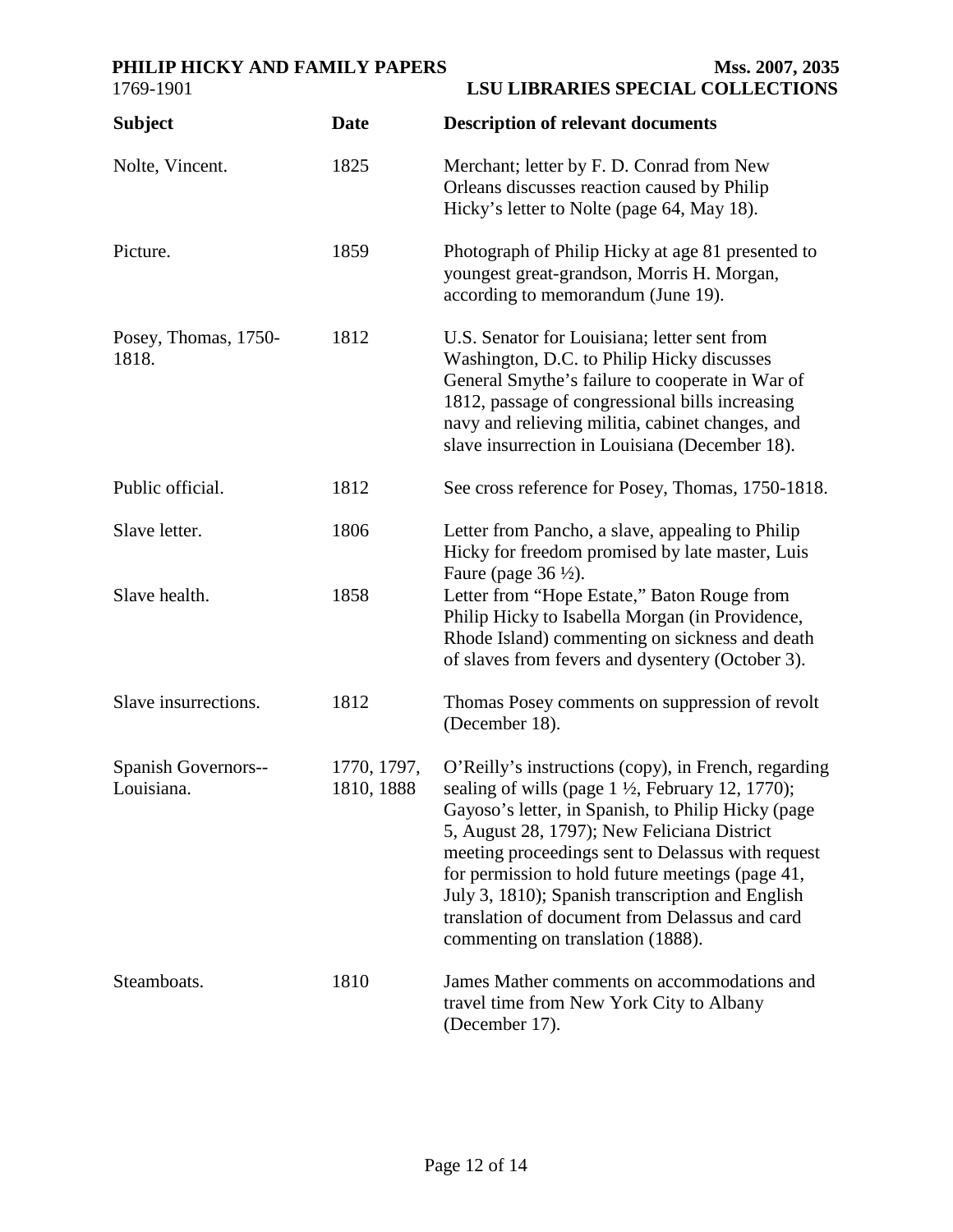# PHILIP HICKY AND FAMILY PAPERS Mss. 2007, 2035

| <b>Subject</b><br>Successions--West<br>Florida. | <b>Date</b><br>1770, 1792       | <b>Description of relevant documents</b><br>Copy, in French, of instructions from O'Reilly to<br>lieutenant of police regarding the sealing of wills<br>(page 1 1/2, February 12, 1770); copy of Spanish<br>ordinance concerning wills (page 3, 1792).                                                                                                                                                                                                                                                                                                                                                                                                                                                                                                                                                                                                                            |
|-------------------------------------------------|---------------------------------|-----------------------------------------------------------------------------------------------------------------------------------------------------------------------------------------------------------------------------------------------------------------------------------------------------------------------------------------------------------------------------------------------------------------------------------------------------------------------------------------------------------------------------------------------------------------------------------------------------------------------------------------------------------------------------------------------------------------------------------------------------------------------------------------------------------------------------------------------------------------------------------|
| Thomas, Philemon.                               | 1814                            | Major general, statesman; letter from Baton Rouge<br>issues order to Philip Hicky for arrest of men<br>failing to report (page 60, December 30).                                                                                                                                                                                                                                                                                                                                                                                                                                                                                                                                                                                                                                                                                                                                  |
| Travel.                                         | 1810                            | James Mather discusses steamboat travel from New<br>York to Albany, visit to Balston Springs and<br>Niagara Falls, and voyage to Liverpool (December<br>17).                                                                                                                                                                                                                                                                                                                                                                                                                                                                                                                                                                                                                                                                                                                      |
| Walsh family--Baton<br>Rouge.                   | 1851, 1864,<br>1874,<br>undated | See cross reference for Genealogy--Walsh family<br>reference.                                                                                                                                                                                                                                                                                                                                                                                                                                                                                                                                                                                                                                                                                                                                                                                                                     |
| War of 1812--Canada.                            | 1812                            | General Smythe's failure to cooperate in struggle<br>for Canada discussed by Thomas Posey (December<br>18).                                                                                                                                                                                                                                                                                                                                                                                                                                                                                                                                                                                                                                                                                                                                                                       |
| West Florida--<br>Controversy.                  | 1802-1807,<br>1810,<br>undated  | Letters and orders, in French, from Grand-Pré to<br>Philip Hicky concerning unrest, Kemper Rebellion,<br>and possible American invasion (pages 24-26, 28,<br>30-35, 38, 1802-1806); Hicky's order, in French,<br>commanding cavalry and infantry to assemble at<br>Baton Rouge fort (page 15, September 21, 1805);<br>summons, in French, by Cruzat for Hicky to report<br>to Governor's House with notation, in English, for<br>purpose of borrowing Church money (page 19,<br>January 7, 1807); address to inhabitants of New<br>Feliciana listing delegates for district and residents<br>(July 1810); five items pertaining to movement for<br>self-government at Baton Rouge and account list of<br>subscribers for expedition against Pensacola and<br>Mobile (pages 21-23, 41-44, 1810); political satire<br>on Book of Chronicles narrating events (page 46,<br>undated). |
| Women--Education.                               | 1810                            | James Mather states personal views on education of<br>women (December 17).                                                                                                                                                                                                                                                                                                                                                                                                                                                                                                                                                                                                                                                                                                                                                                                                        |